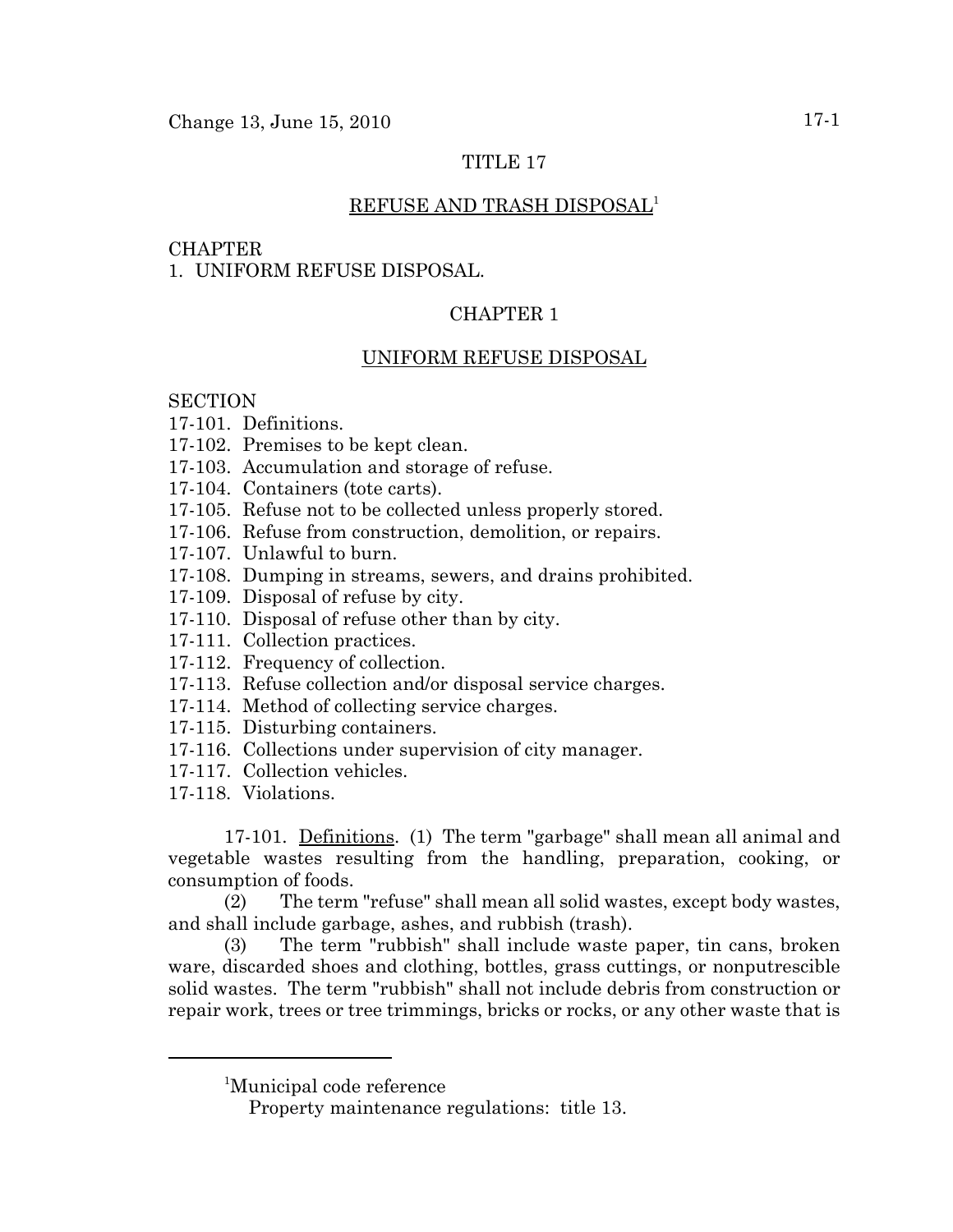likely to cause damage to the equipment of the city, injury to its employees, or is likely, because of the nature, size, or weight of the material, to cause undue hardship on the collector.

(4) The term "collector" shall mean any person, firm, or corporation that collects, transports, or disposes of any refuse within the corporate limits of the City of Athens.

(5) The term "ashes" shall include the waste products from coal, wood, and other fuels used for cooking and heating from all public and private residences and establishments.

(6) The term "person" shall include any natural person, association, partnership, firm, or corporation.

(7) The singular shall include the plural; the masculine shall include the feminine and the neuter. (1972 Code, § 8-101)

17-102. Premises to be kept clean. All persons, firms, and corporations within the corporate limits of the City of Athens are hereby required to keep their premises in a clean and sanitary condition, free from accumulations of refuse, offal, fifth, and trash. Such persons, firms, and corporations are hereby required to store such refuse in sanitary containers of the type described in § 17-104 of this code between intervals of collection or to dispose of such material in a manner prescribed by the city manager, the city health officer or the supervisor of the city sanitation department so as not to cause a nuisance or become injurious to the public health and welfare. (1972 Code, § 8-102)

17-103. Accumulation and storage of refuse. (1) Each owner, occupant, tenant, subtenant, lessee, or others using or occupying any building, house, structure, or grounds within the corporate limits of the City of Athens where refuse materials and substances, as defined in this chapter, accumulate or are likely to accumulate, shall provide an adequate number of approved containers for the storage of such refuse except business and industrial establishments using city-owned receptacles as described in § 17-104, paragraph three (3).

(2) All refuse shall be drained free of liquids before disposal.

(3) "Garbage" (including animal waste) shall be wrapped in paper or similar material.

(4) All cans, bottles, or other food containers shall be free of food particles and drained before disposal.

(5) "Rubbish" shall be (1) placed in approved containers, or (2) cut and baled, tied, bundled, stacked, or packaged so as not to exceed thirty-six inches (36") in length and fifty (50) pounds in weight.

(6) "Leaves" shall be collected on a nonscheduled basis without additional charge to the regular refuse collection fees. Leaves must be placed in windrows adjacent to the curb or the street right of way. In no case may windrows of leaves be extended more than six (6) feet back from the curb line or street right of way.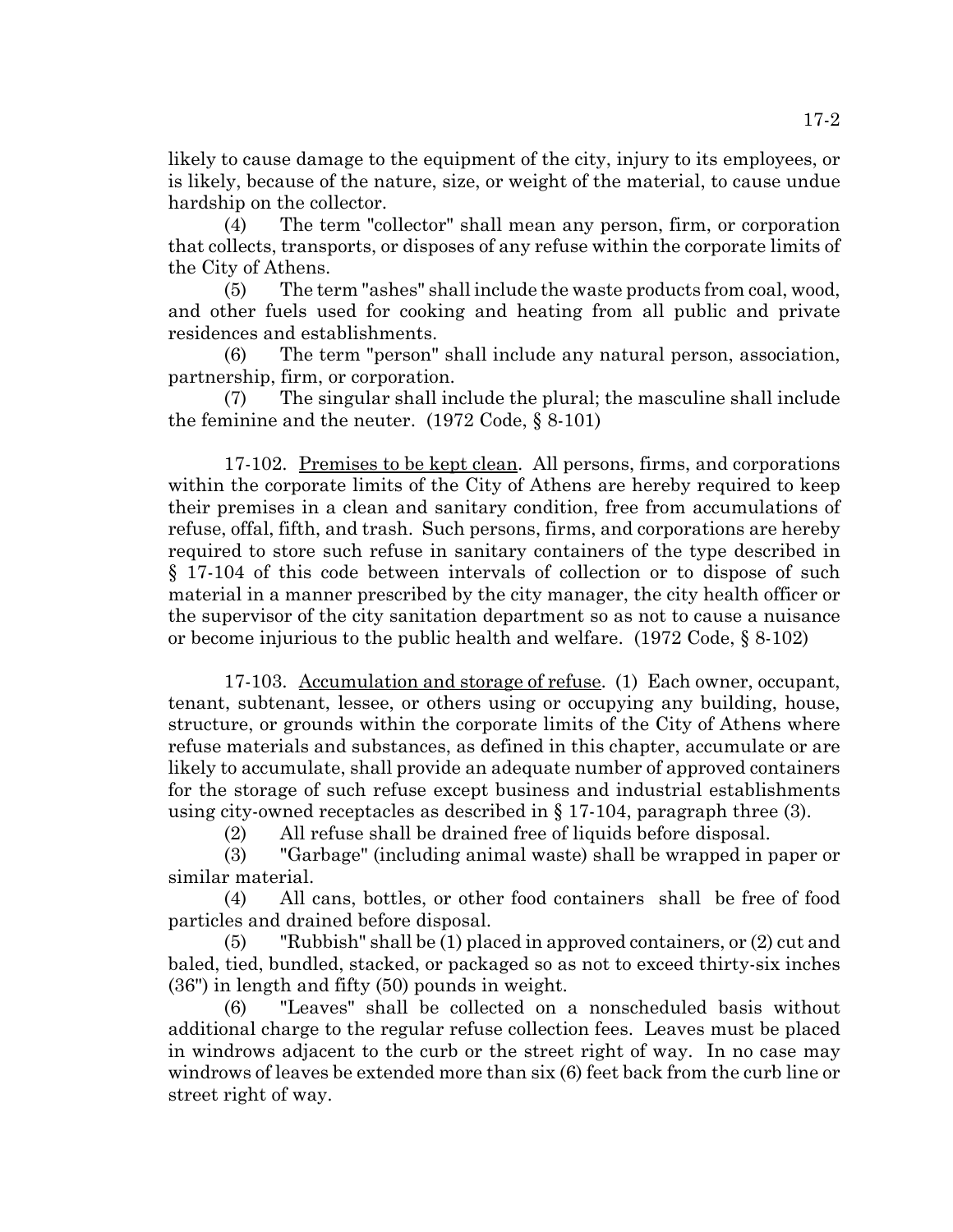### $Change 13, June 15, 2010$   $17-3$

(7) "Ashes" that have been exposed to the weather and are completely free of fire or smoke may be placed in regular containers. "Hot" ashes that may result in damage to refuse packers, containers, or may result in injury to the collectors shall not be placed in containers. (1972 Code, § 8-103)

17-104. Containers (tote carts). (1) Residential refuse containers (tote carts) shall be issued by the City of Athens for use in the city's automated collection system at each residence where refuse and rubbish is generated and refuse and rubbish collection normally occurs. The City of Athens will not pick up garbage in privately owned containers or tote carts. Refuse containers shall likewise be issued by the City of Athens to certain business establishments. These containers are owned by and will be replaced by the City of Athens if they become damaged due to normal wear and tear. When the user associated with a collection site, whether a residence or business, relocates from the collection site, the refuse container shall be returned to public works as the container is not the property of the owner of a residence or business to which the container was assigned. Each refuse container shall be equipped with tight fitting lids or covers to preclude the free access of flies and insects and to prevent the containers from collecting water during rain or snow events. The lids or covers shall be kept in place at all times except when refuse is being deposited therein or removed therefrom by the collector.

(2) Refuse containers shall be maintained in good order and repair. They shall be placed in the location shown by the City of Athens and failure to place it in the right place, obstructing the container by placing it too close to an object, not bagging garbage placed in the container, over loading the container, or placing improper materials in the container shall be reason for the container to be passed up for that week.

(3) Business and industrial establishments shall deposit, in city-owned refuse receptacles provided for multiple use, all refuse from their establishments in the receptacle assigned to them. They shall break down or nest all cardboard boxes prior to depositing them in the receptacles. Business and industrial establishments utilizing the city-owned receptacles are exempt from the requirements in § 17-104, paragraph one (1).

(4) Business and industrial establishments not served by a city-owned dumpster shall be provided with city owned tote cart sufficient in number of containers to fully contain all refuse accumulated between collection periods. They will be limited to three (3) containers and any user which would generate more garbage than the three (3) tote carts will hold will be required to use dumpster services.

(5) Refuse containers must be located outside of buildings. They shall be placed where they will not become a traffic or fire hazard and will be accessible to city sanitation employees.

(6) The user at each collection site shall place the refuse containers or other solid waste adjacent to the street; curb side, side walk and/or alley. City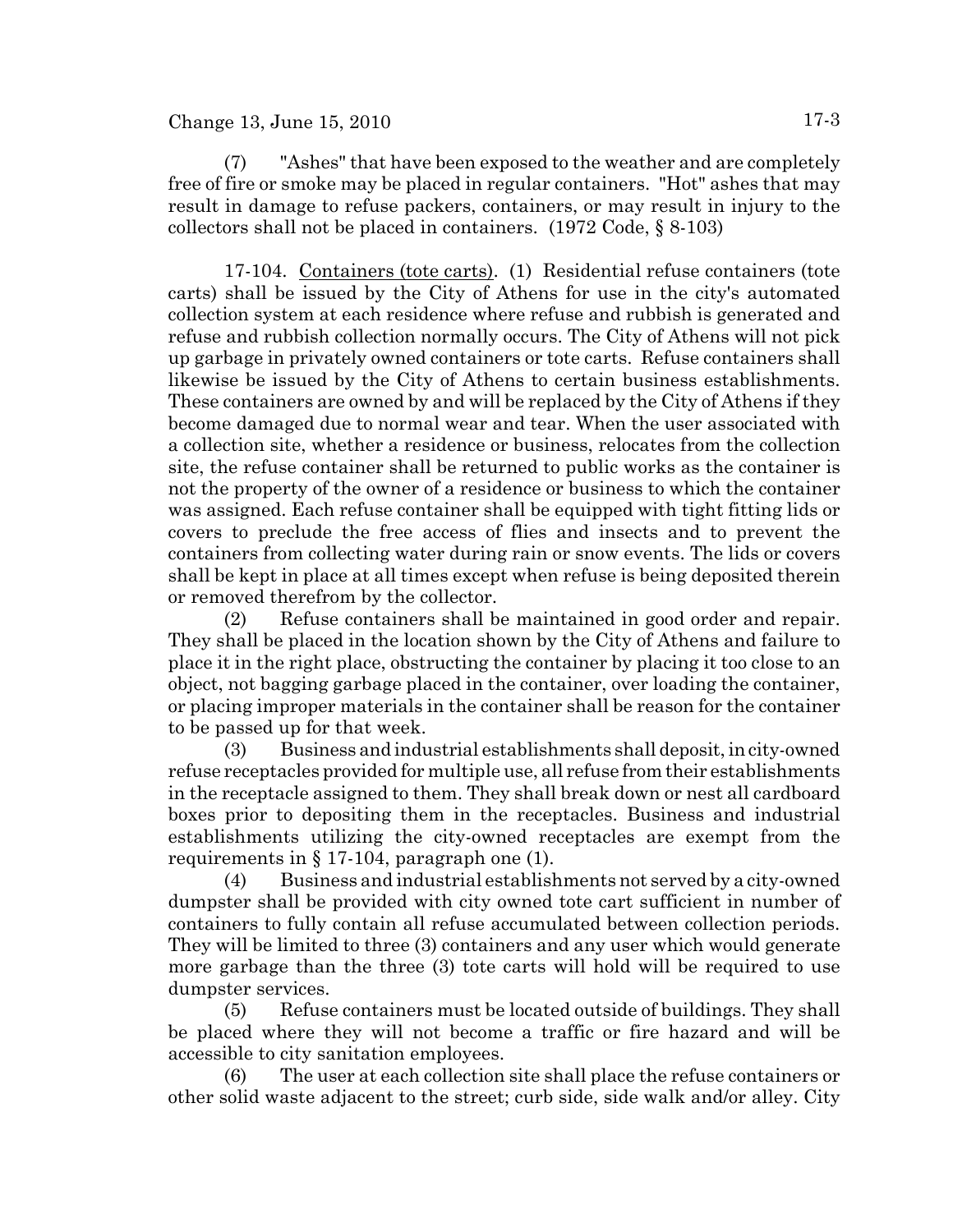issued waste containers, including refuse containers (tote carts) shall not be placed adjacent to the street, curb side, side walk and/or alley for more than twenty-four (24) hours prior to any regularly scheduled collection or for more than twenty-four (24) hours after collection occurs, to inhibit and prevent theft and vandalism of the city-owned containers and to keep city streets, curb sides, sidewalks and/or alleys free from obstacles. If a city issued and owned container is vandalized or stolen, the assigned user at the collection site must file a police report within forty-eight (48) hours of the theft or vandalism. Provided the theft or vandalism is reported within forty-eight (48) hours thereof, and the theft or vandalism occurred during the time the container is permitted to be located at the street, curb side, sidewalk, and/or alley for collection, the container will be replaced by the City of Athens through its public works department. It shall be the responsibility of the user at the collection site to provide the public works department with a copy of the police report. In the event it is determined that the theft or vandalism occurred due to the user not removing the refuse container from the street, curb side, sidewalk, and/or alley within twenty-four (24) hours of collection, the resident will be responsible for the costs to replace the container for failure to timely remove the container from the street, curb side, sidewalk and/or alley. (1972 Code, § 8-104, as amended by Ord. #905, Dec. 2002, and replaced by Ord. #982, Feb. 2010)

17-105. Refuse not to be collected unless properly stored. In no case will it be the responsibility of the city sanitation department to shovel or pick up from the ground any accumulation of refuse, including leaves, lawn clippings, brush, packing material, etc., except as prescribed in § 17-103(5). (1972 Code, § 8-105)

17-106. Refuse from construction, demolition, or repairs. In no case will it be the responsibility of the city sanitation department to collect refuse resulting from construction, demolition, or repairs of buildings, structures, or appurtenances. The property owner/contractor, or the person having same in charge, shall be responsible for the disposal of such refuse. (1972 Code, § 8-106)

17-107. Unlawful to burn. It shall be unlawful for any person, firm, or corporation to burn refuse on private or public property within the corporate limits of the City of Athens without first obtaining a permit from the fire department. (1972 Code, § 8-107)

17-108. Dumping in streams, sewers, and drains prohibited. It shall be unlawful for any person, firm, or corporation to dump refuse in any form into a stream, ditch, storm sewer, sanitary sewer, or other drain within the corporate limits of the City of Athens. (1972 Code, § 8-108)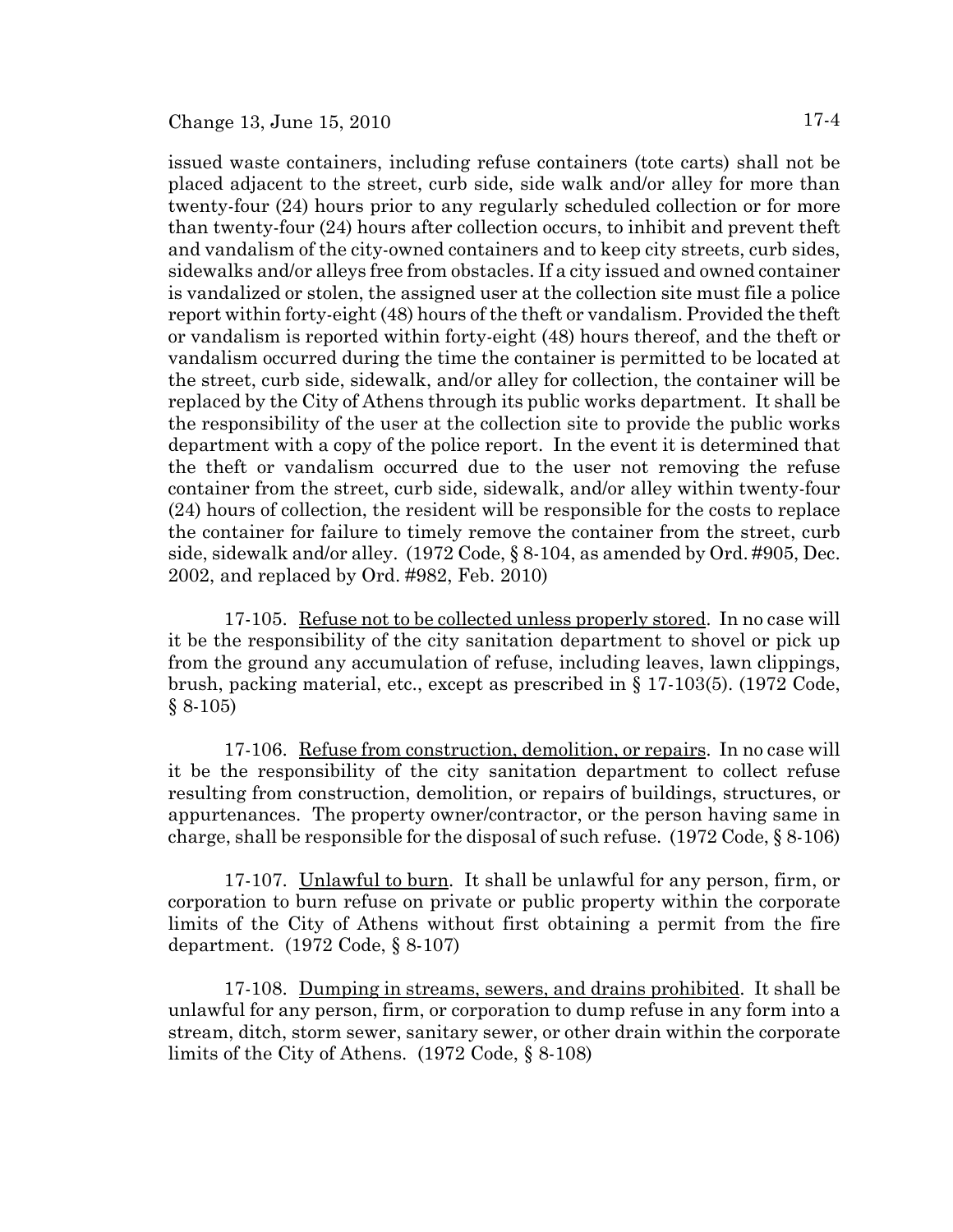Change 9, May 18, 2004  $17-5$ 

17-109. Disposal of refuse by city. All refuse accumulated in the City of Athens shall be collected, conveyed, and disposed of by the city's sanitation department. No person shall convey over any of the streets or alleys of the city, or dispose of any refuse accumulated in the City of Athens, except as noted in § 17-110. All refuse shall be disposed of in the city at the city's sanitary land fill or other sites approved by the city. (1972 Code, § 8-109)

17-110. Disposal of refuse other than by city. Actual producers of refuse, including residential, commercial, and business establishments, or the owners of premises upon which refuse has accumulated, may convey and dispose of such refuse provided they agree to comply with the requirements of the city code concerning contractors, etc., and the point of disposal, and apply for a permit granting them the right to collect, convey, and dispose of the refuse. Applicants for this type of private disposal permit will not be exempt from paying the minimum disposal charges as provided in § 17-113 of this code. (1972 Code, § 8-110)

17-111. Collection practices. (1) Residential points of collection.

(a) Refuse containers shall be placed for collection at ground level on the property at the curb line where collection is made unless the subscriber has made arrangements to place the refuse container at another point and has so advised the city sanitation department of the location.

(b) Persons served by an alley abutting the property of the person shall place refuse containers as near as possible to the alley line but not more than five (5) feet from the alley line on the day of collection service.

(c) Persons with unpaved or graveled driveways not capable of accommodating a refuse vehicle shall place refuse containers as near as possible to the street right-of-way or curb line on the day of collections.

(d) The City of Athens will not be responsible for driveways, shrubbery, down spouts, lawns, etc., damaged while in the process of entering the premises for the purpose of collecting refuse. It shall be deemed lawful to enter the premises for the purpose of removing refuse unless the person being serviced objects to the collection equipment entering the premises and advises the city sanitation department in writing of the objection.

(2) Commercial or business points of collection. (a) Placement of containers other than city-owned receptacles shall comply with § 17-104 of the city code.

(b) Commercial or business firms disposing of refuse under the provisions of § 17-110 may be permitted to place containers at places upon their premises by agreement of the contractual party or to suit the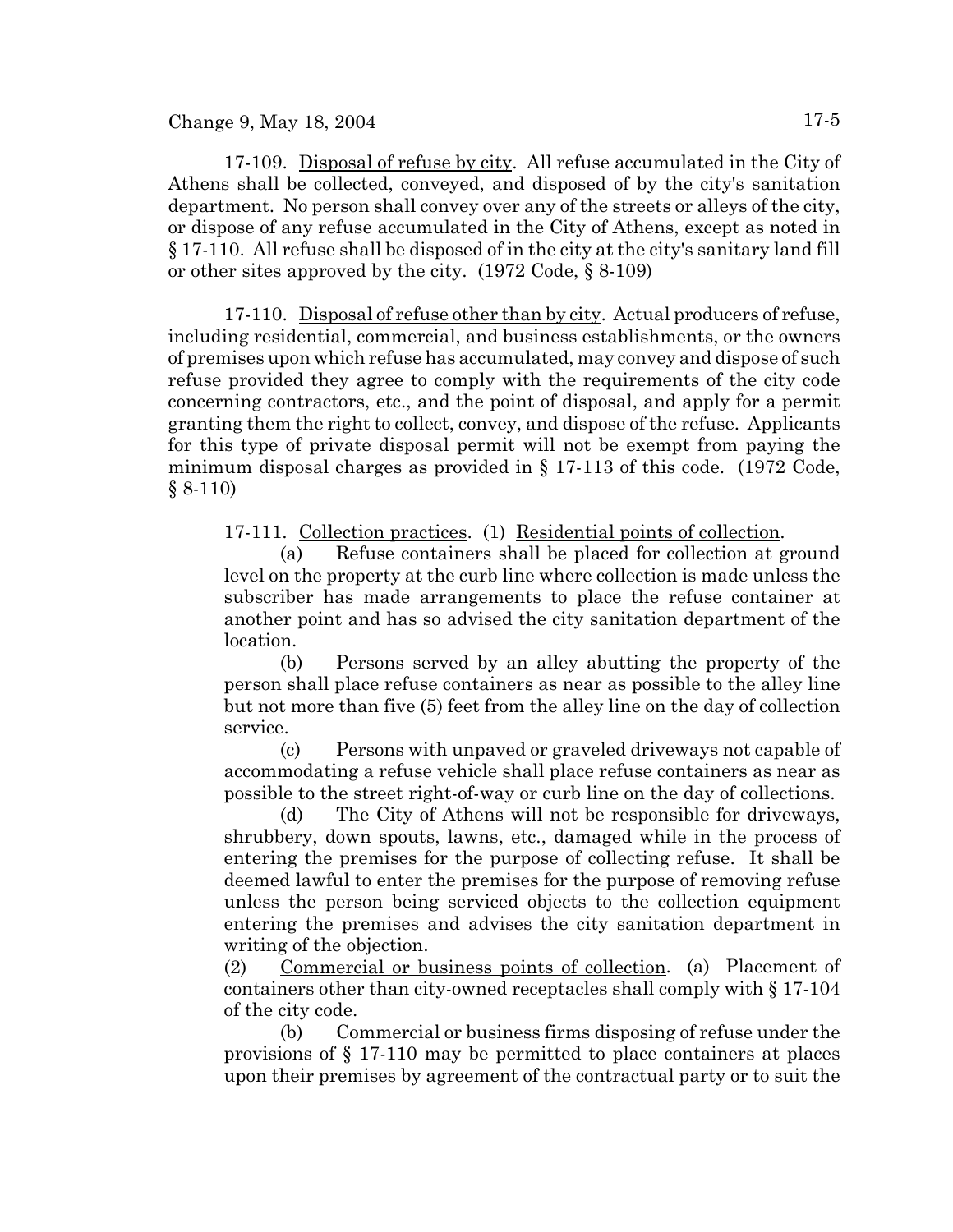needs of the person responsible for the removal of refuse. (1972 Code, § 8-112)

17-112. Frequency of collection. (1) Refuse collection shall be made in the residential districts on regular scheduled routes so as to provide one (1) collection per week for each residence subscriber.

(2) Refuse collection shall be made in commercial or business areas as frequently as needed to prevent the occurrence of nuisances and public health problems in the City of Athens. (1972 Code, § 8-113)

17-113. Refuse collection and/or disposal service charges.

(1) Institutional, professional, industrial, fraternal, commercial or business establishments operated within the City of Athens shall pay a minimum monthly fee as determined by city council and adopted through its annual budget, plus an additional amount for receipt of services as determined by the department of sanitation. However, businesses operating out of their residences or vehicles may be eligible for a credit of one hundred percent (100%) for the service as determined by the supervisor of the city's sanitation department.

(2) All residences within the City of Athens shall pay a minimum monthly fee for residential refuse service as determined by city council and adopted through its annual budget. Those residents needing more than one (1) container as determined by the city will pay the minimum rate set by the city council plus additional charges based on the number of additional containers and shall not be eligible for tax relief services. However, those citizens who qualify for property tax relief and citizens who would otherwise qualify for property tax relief but do not own their residences, and who use only one (1) city issued container will be eligible for a credit of one hundred percent (100%) for the service.

(3) The city council may establish service boundaries limiting the daily refuse pickup service to customers within the boundaries. Proper notice may be given to customers outside the boundaries by publishing a map in a local newspaper on three (3) successive days in sufficient notice that the service cannot be provided on a daily basis. (1972 Code, § 8-114, as amended by Ord. #777, June 1993, Ord. #805, June 1995, Ord. #917, April 2004, and replaced by Ord. #982, Feb. 2010)

17-114. Method of collecting service charges. (1) Institutional, professional, industrial, fraternal, or commercial service charges shall be billed through procedures prescribed by the city manager. A penalty of five percent (5%) per month on the unpaid balance shall be imposed and collected on all delinquent refuse accounts.

(2) Commercial, industrial, institutional, professional, fraternal, and business establishments and contractors (including demolition waste) electing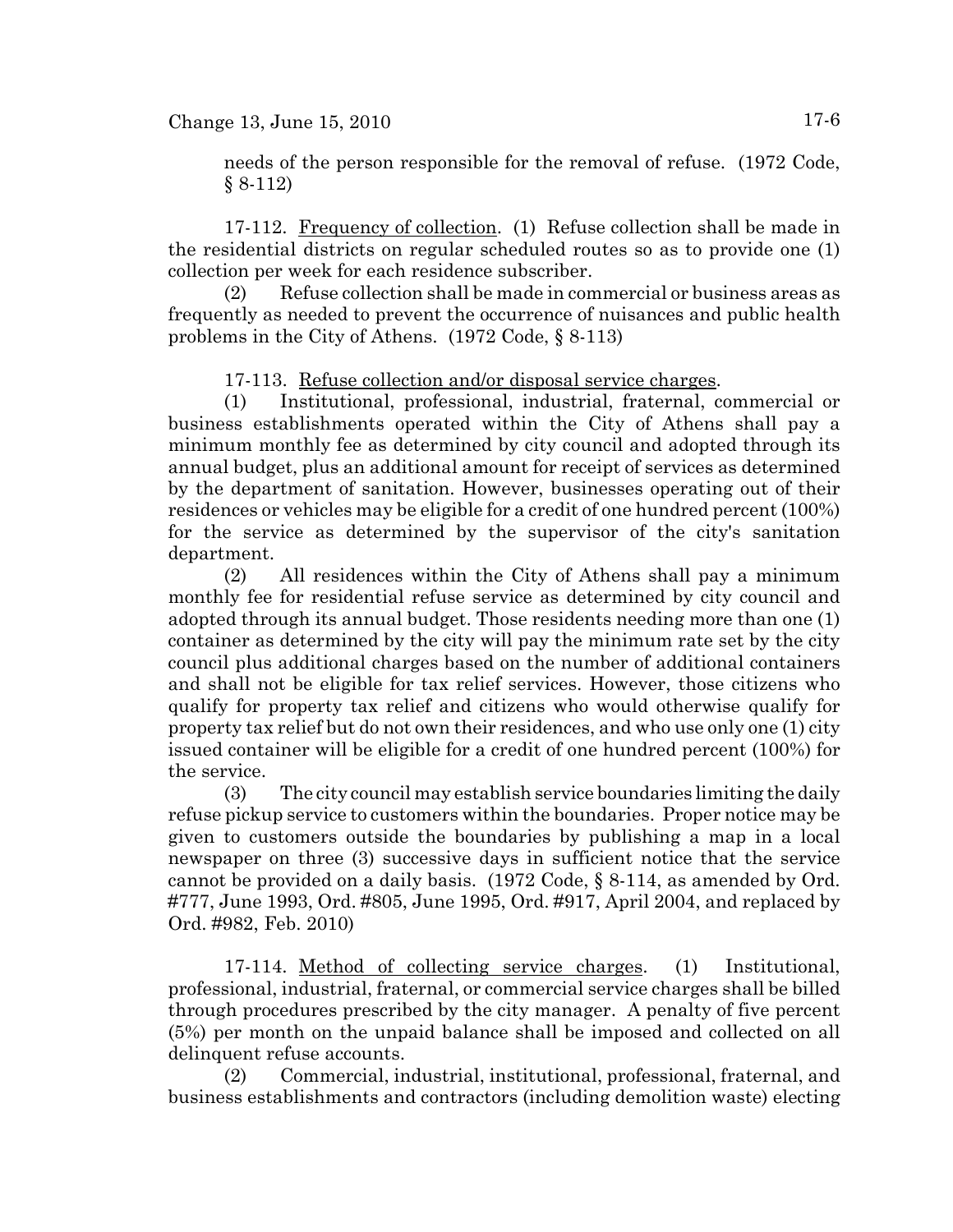to utilize a privately licensed waste hauler must provide evidence of a paid invoice on a quarterly basis to the City Sanitation Foreman for the minimum billing to be waived. If proper evidence is not provided, minimum billing along with any penalties are due to the city.

(a) The City of Athens may elect to deny waste collection to commercial, industrial, institutional, professional, fraternal, and business establishments and contractors (including demolition wastes) due to waste being hazardous, causing damage to city equipment or inadequate equipment to properly handle the waste.

(3) All institutional, professional, industrial, fraternal, commercial, and business establishments and contractors requiring special handling or special rates due to unusual situations that prevent the charges from being placed on the utility statement will be billed and collected by the director of finance.  $(1972 \text{ Code}, \S 8-115, \text{ modified}, \text{as amended by Ord. #805}, \text{June 1995},$ and Ord. #917, April 2004)

17-115. Disturbing containers. No unauthorized person shall uncover, rifle, pilfer, dig into, turn over or in any other manner disturb or use any refuse container belonging to another. This section shall not be construed to prohibit the use of public refuse containers for their intended purpose. (1972 Code, § 8-116)

17-116. Collection under supervision of city manager. All refuse accumulated within the corporate limits shall be collected, conveyed, and disposed of under the supervision of such officer as the city manager shall designate. Collections shall be made regularly in accordance with an announced schedule.

Quantities of tree limbs and debris, etc., equivalent to a full trailer load (20 cu. yd.) or more shall be deposited for collection only after approval and direction of the city manager or his designee. For this extra disposal service, the applicant shall pay thirty dollars (\$30.00) per trailer load or fraction thereof. (1972 Code, § 8-117, as amended by Ord. #917, April 2004)

17-117. Collection vehicles. The collection of refuse shall be by means of vehicles with beds constructed of impervious materials which are easily cleanable and so constructed that there will be no leakage of liquids draining from the refuse onto the streets and alleys. Furthermore, all refuse collection vehicles shall utilize closed beds or such coverings as will effectively prevent the scattering of refuse over the streets or alleys. (1972 Code, § 8-118)

17-118. Violations. Any person, firm, or corporation who shall violate any of the provisions of this chapter or who fail or refuse to obey any notice or order issued by the health officer or the supervisor of the city sanitation